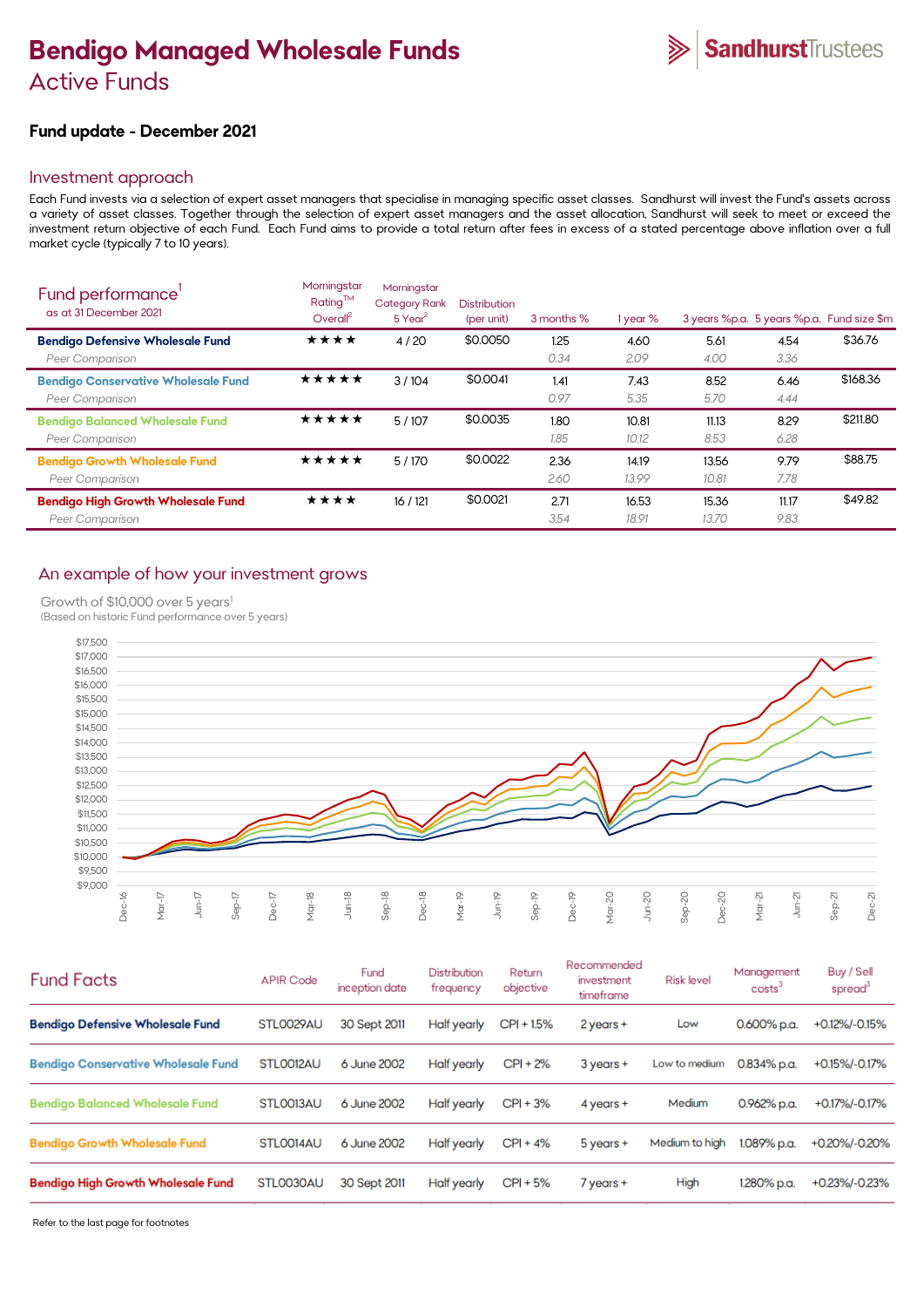# Asset allocation **Bendigo Defensive Wholesale Fund**

| $\blacksquare$ Aust Sh | 7.3%  |
|------------------------|-------|
| $\blacksquare$ Int Sh  | 6.8%  |
| Int Sh (Hedged)        | 3.3%  |
| Property & Infra       | 1.6%  |
| $\blacksquare$ Cash    | 20.4% |
| $\blacksquare$ Int FI  | 16.1% |
| <b>Aust Fl</b>         | 41.1% |
| <b>Alternative</b>     | 3.4%  |

#### **Bendigo Conservative Wholesale Fund**

|  | $\blacksquare$ Aust Sh<br>$\blacksquare$ Int Sh<br>Int Sh (Hedged)<br>Property & Infra<br>$\blacksquare$ Cash<br>$\blacksquare$ Int FI<br><b>Aust Fl</b> | 18.0%<br>15.3%<br>5.4%<br>1.3%<br>15.1%<br>9.4%<br>29.0% |
|--|----------------------------------------------------------------------------------------------------------------------------------------------------------|----------------------------------------------------------|
|  | Alternative                                                                                                                                              | 6.5%                                                     |
|  |                                                                                                                                                          |                                                          |

#### **Bendigo Balanced Wholesale Fund**



#### **Bendigo Growth Wholesale Fund**

| 34.2% |
|-------|
| 29.3% |
| 10.3% |
| 2.3%  |
| 7.0%  |
| 0.6%  |
| 9.4%  |
| 6.9%  |
|       |

#### **Bendigo High Growth Wholesale Fund**

| $\blacksquare$ Aust Sh | 36.7% |
|------------------------|-------|
| $\blacksquare$ Int Sh  | 35.2% |
| Int Sh (Hedged)        | 14.3% |
| Property & Infra       | 3.3%  |
| $\blacksquare$ Cash    | 7.0%  |
| $\blacksquare$ Int FI  | 0.0%  |
| $\blacksquare$ Aust Fl | 0.0%  |
| Alternative            | 3.5%  |
|                        |       |

| Unit prices                                | Application | Withdrawal |
|--------------------------------------------|-------------|------------|
| as at 31 December 2021                     | price       | price      |
| <b>Bendigo Defensive Wholesale Fund</b>    | \$1.09765   | \$1.09469  |
| <b>Bendigo Conservative Wholesale Fund</b> | \$1.10024   | \$1.09672  |
| <b>Bendigo Balanced Wholesale Fund</b>     | \$1.08311   | \$1.07943  |
| <b>Bendigo Growth Wholesale Fund</b>       | \$1.04658   | \$1.04240  |
| <b>Bendigo High Growth Wholesale Fund</b>  | \$1.50704   | \$1.50012  |

#### Quarterly commentary

#### **Performance**

Over the December quarter risk profile performance was mixed. Risk profiles holding greater allocations to defensive assets outperformed but those with heavy allocations to growth assets slightly underperformed their relative Morningstar peer group despite positive absolute returns. Active global equity manger, T. Rowe, detracted from returns in the December quarter. The fund underperformed the world equity index (MSCI World Ex Aus) by 8.9%. Stock picks within the information technology and discretionary sectors were the biggest detractors to T. Rowe's performance over the period. Holdings in companies such as EV producer Rivian and communication technology provider Zoom lost 17.1% and 29.7% respectively. Despite the poor recent performance, T. Rowe's longer-term performance has been strong, outperforming the broader market since inception. The investment team continues to hold the manager in high regard and believes in its ability to execute on its investment strategy. On the positive side of the ledger, Ausbil was the pick of the managers which benefitted from a rise in commodity prices as inflationary pressures build.

Overall, we believe the Funds are well diversified, with a balance of growth opportunities in Asian equities, global technology and Australian small cap stocks, as well as inflation protection through holdings in gold, natural resources, and inflation linked bonds.

#### Economic

The final quarter of calendar year 2021 was eventful with positive equity performance masking some of the volatility experienced during the period. Global developed world equities returned 7.9% on a currency hedged basis while Australian shares appreciated 2.2% over the same period. Conversely, Emerging market shares were lower by 1.9% and investment grade fixed income investments (represented by 50/50 weighted AusBond composite and global aggregated bond index) returned -0.7% in the December quarter. Uncertainty around the Omicron variant and Central Banks shift in focus on the early withdrawal of monetary policy support were the main drivers of volatility during the quarter.

The potential of a new coronavirus variant and faster than expected tightening of monetary policy had markets questioning the trajectory of economic growth and inflation. Interest rate sensitive investments such as growth shares trading at higher valuations were subject to greater volatility yet still managed to end the quarter in positive territory.

In Australia, the economy is recovering from the Delta variant lockdowns. Coinciding with the easing of restrictions in the Eastern states, economic data prints improved towards the end of the December quarter in a positive sign for growth. Inflation has increased but at a lower pace relative to other parts of the developed world which is positive for price stability. However, Australian CPI continues to be impacted by supply disruptions and higher energy prices which have persisted longer than first expected. The RBA will be closely monitoring developments and is expected to consider revising its bond purchasing program as conditions improve while maintaining the cash rate until inflation is sustainably within the 2-3% target range.

#### Do you have any questions?

For further information contact us on 1800 634 969 or visit www.bendigobankcom.au/ managedfunds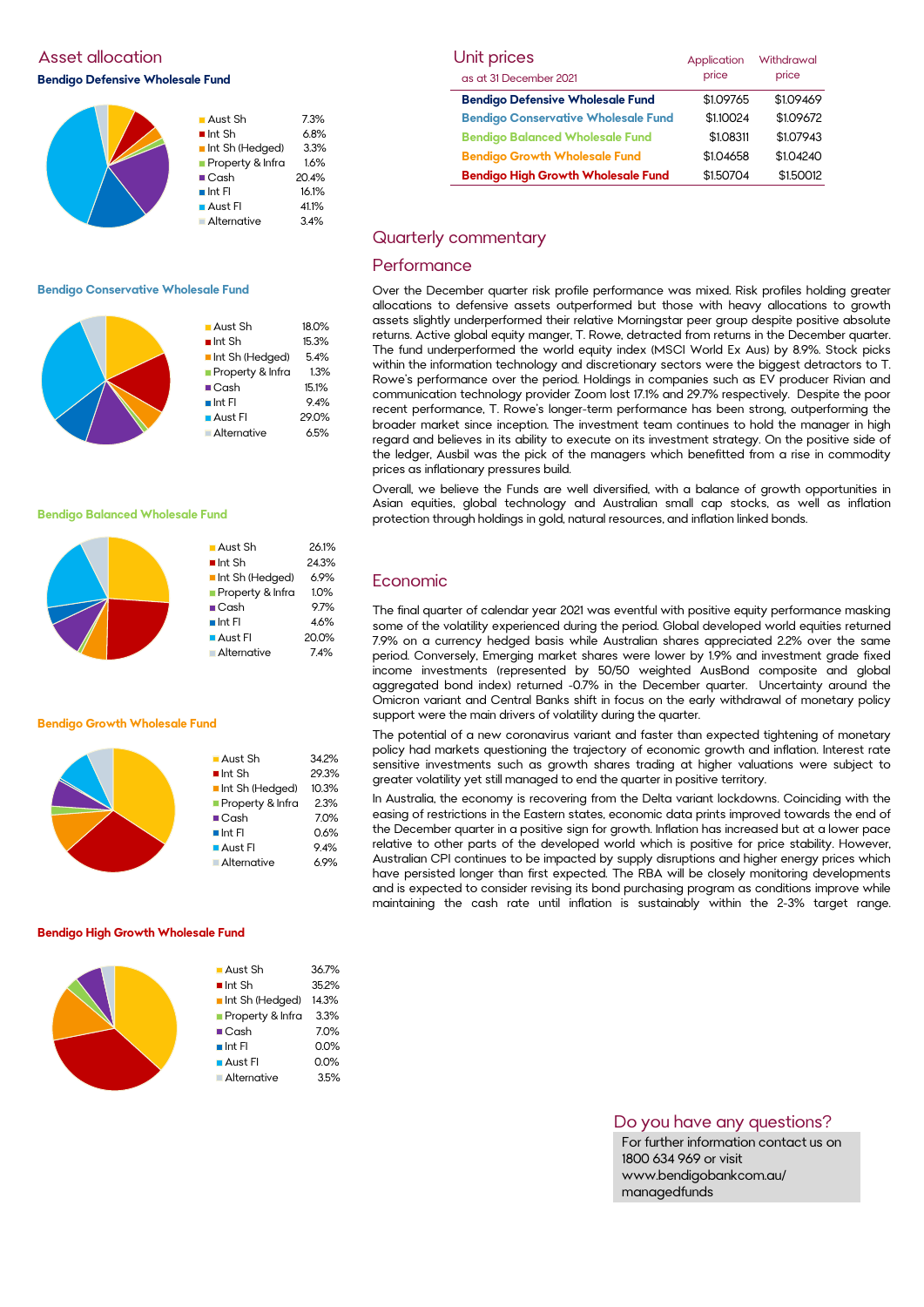## Asset positioning commentary

The Funds have maintained tilts away from interest rate sensitive investments with lighter holdings in global government bonds and Australian listed property. We are neutral on growth overall and prefer our growth exposure in global equities due to our perception of greater earnings growth potential in comparison to domestic equities. Due to our underweight position in equity risk offsetting government bonds, we prefer a bias to unhedged exposure, with the aim to reduce overall portfolio volatility.

#### **Australian Shares**

The dominate drivers of the Australian sharemarket relative to global markets are financials and resource companies. Over the past year these industries have been well supported, with banks the beneficiary of increased appetite for borrowing, reduced credit costs, and a steepening yield curve. Resource companies have benefited from a global demand surge resulting in a strong demand for resources. These industries are highly sensitive to growth and rely on private credit expansion (banks) and global capital expenditure (resources) to outperform global markets. Looking forward it appears these areas are supported, although over the longer period, we prefer the greater diversification provided in offshore markets.

## **International Shares**

From an index sector perspective, we prefer the diversification that global equities provide, with a greater exposure to the rapidly evolving technology and healthcare space. However, a recent change in strategic asset allocation (SAA) weights has resulted in a slight underweight in global equities relative to the new SAA. Valuations are elevated without being extreme, yet we continue to believe in sectors positioned to benefit from structural growth trends such as automation and digitalisation. Hedge ratio 27% of OS equities

## **Property & Infrastructure**

Overall we are slightly overweight property and infrastructure. The team is positive on infrastructure in the near term. Leading economic data prints are pointing to economic growth slowing. Under these conditions, infrastructure can protect portfolios with their defensive and predictable cash flows. Listed property returns continue to be highly correlated to movements in long dated bond yields. Underpinning this correlation is the techniques employed in property valuation which are priced off rental yields. Furthermore, the team is less sanguine on retail and office property exposures that comprise a large portion of the property index, hence the Funds remain underweight property.

## **Fixed Income**

Overall we hold a neutral position in fixed income. Due to the artificial compression of yields through global quantitative easing programs, we remain cautious on fixed global government bonds. Recent rises in inflation expectations have caused volatility in bond markets, in which supply bottlenecks, coupled with the increase in demand are resulting in inflation hot spots. We prefer an overweight to inflation linked bonds over fixed coupon bonds and are overweight on floating rate and low duration credit. Inflation linked bonds benefit in periods where inflation rises at a faster pace than bond yields. Floating and low duration credit is more insulated from a rising yield curve as a result of rising inflation expectations

#### **Cash**

Cash is used as a balancing item based on views of other asset classes.











Slightly overweigh